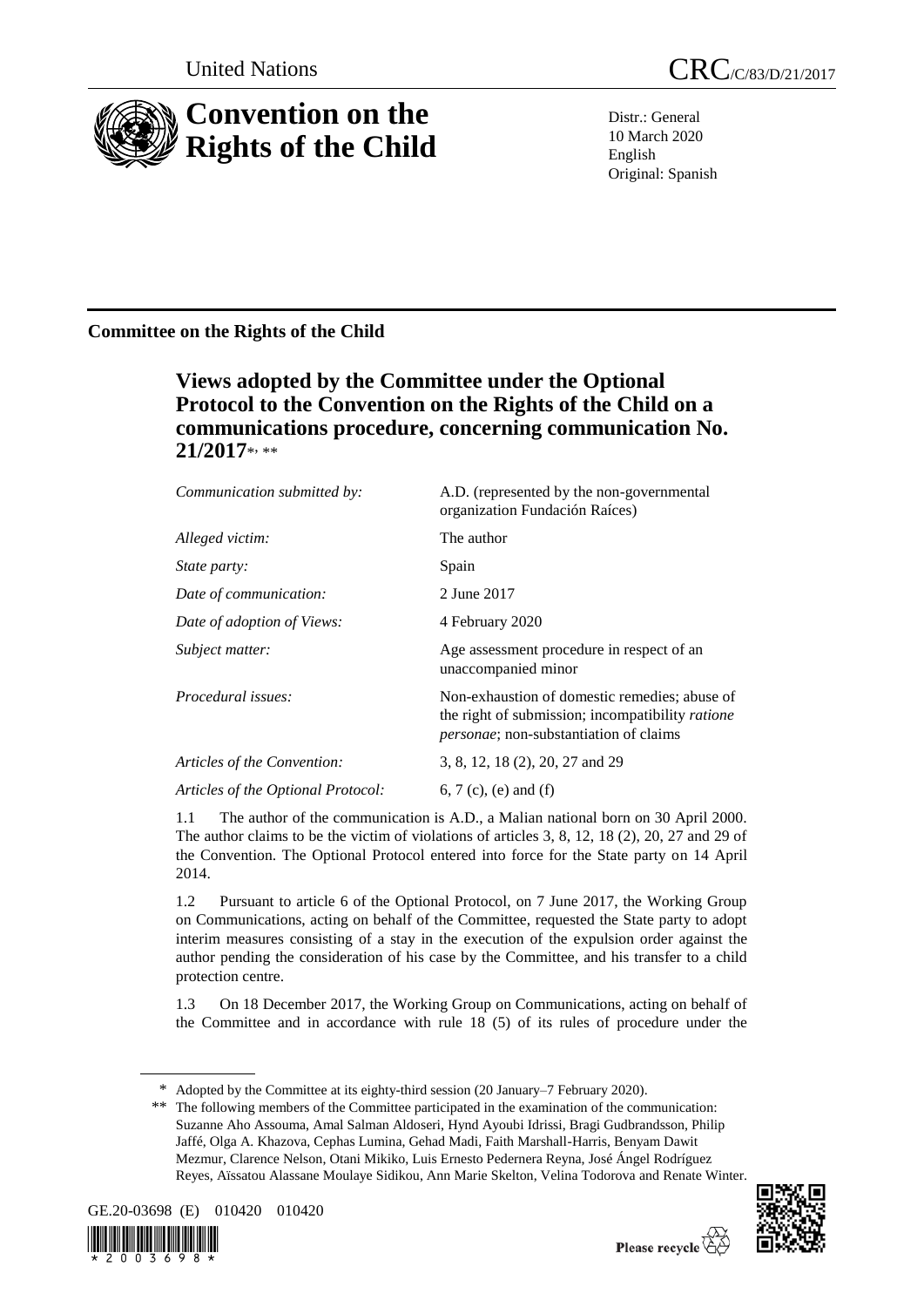Optional Protocol, rejected the State party's request for the admissibility of the communication to be considered separately from the merits.

#### **The facts as submitted by the author**

#### *Arrival in Spain and steps taken to secure a guardian*

2.1 On 10 March 2017, the author was arrested by the national police as he attempted to enter the State party illegally on board a small boat. Although he was not carrying any documentation, the author stated that he was a minor. However, not only was he denied assistance, but the Almería prosecutor's office specializing in child protection ordered that medical tests, known as Greulich and Pyle, be conducted to assess his age. According to the medical report dated 10 March 2017, the author had a bone age of between 18 and 19 years.

2.2 On the same day – that is, 10 March 2017 – Almería Court of Investigation No. 6 ordered the removal of the author to his country of origin and, on 11 March, his placement in a holding centre for foreign nationals for a period of up to 60 days to allow the removal order in question to be executed. When he was placed in the holding centre for foreign nationals in Madrid, the author stated once again that he was a minor. On 7 April 2017, the author informed five different State authorities<sup>1</sup> that, even though he was a minor, he had been placed in a centre for adult foreign nationals, submitting an official copy of his birth certificate to support his claim.

2.3 On 20 April 2017, Almería Court of Investigation No. 6 ordered that the author's detention be brought to an end and that he be placed in the care of the child protection services. The next day, the author was placed in the initial reception centre for minors in Hortaleza (a child protection centre in Madrid).

#### *Determination of the author's status as an adult by the State party*

2.4 The prosecutor's office specializing in child protection summoned the author in order for him to undergo medical tests to assess his age on 9 May 2017. The author, who attended the appointment with a lawyer from Fundación Raíces, refused to undergo the tests. This was because he had official documents from his country of origin confirming his age and whose validity could be verified at the relevant embassy. On the same day, the prosecutor's office issued a decree stating that the author was an adult, as he had refused to undergo age assessment tests and as it did not consider the documents in the author's possession to be genuine. On 12 May 2017, the author obtained from the Embassy of Mali a receipt confirming that he had applied for a passport.

2.5 On 16 May 2017, the Directorate-General for Family and Children's Affairs of the Community of Madrid, pursuant to the decree issued by the prosecutor's office, removed the author from the child protection system, leaving him in a situation of distress. In response to this decision, Fundación Raíces sent two letters to Almería Court of Investigation No. 6 bringing the author's situation to its attention and requesting that he be kept in the child protection system. The Court issued two judgments, on 26 and 31 May 2017, respectively, confirming that its judgment of 20 April 2017 was final. In the meantime, the author was living in the streets, outside the child protection system, and unable to appeal the decree issued by the prosecutor's office specializing in child protection, which had determined him to be an adult.

#### **Complaint**

3.1 The author submits that, as a consequence of the failure to recognize the validity of the original copies of his official identity documents, issued by his country of origin, and of his refusal to undergo unnecessary tests to assess his age, he was wrongly considered to be an adult, which left him without State protection and living in the streets, and put him at risk of expulsion. The author argues that, according to the case law of the Constitutional

<sup>&</sup>lt;sup>1</sup> The Madrid prosecutor's office specializing in child protection; the Almería prosecutor's office specializing in child protection; the Madrid child protection service; Almería Court of Investigation No. 6; and the Almería police.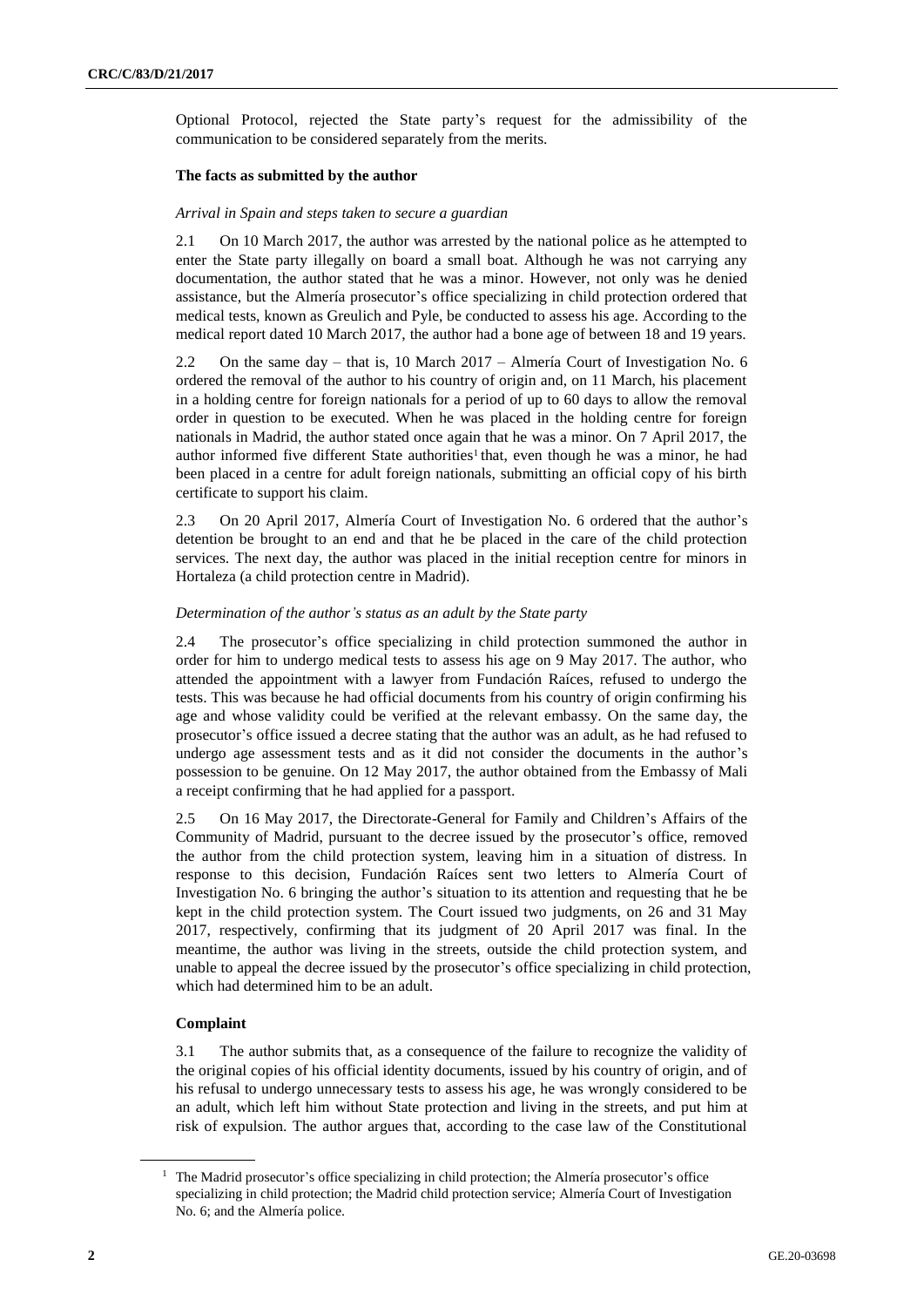Court,<sup>2</sup> the age assessment decrees issued by the prosecutor's office cannot be appealed directly before the courts and that, therefore, the available remedies do not constitute an effective means of contesting the assessment of his age.

3.2 The author claims that the State party failed to take into account the principle of the best interests of the child enshrined in article 3 of the Convention. The author cites concluding observations issued in respect of the State party in which the Committee expresses concern at its failure to consider the best interests of the child and at disparities in the methods used to assess the age of unaccompanied children.<sup>3</sup> The author cites paragraph 31 of general comment No. 6 (2005) on the treatment of unaccompanied and separated children outside their country of origin to claim a violation of this principle by the prosecutor's office, which failed to respect his right to be presumed to be a minor and to give him the benefit of the doubt, even though he had produced official supporting documentation. The author refers to various studies to claim that the medical estimates used in the State party, particularly the one used in his case, have a high margin of error, as the studies that established them were based on other populations with very different racial and socioeconomic characteristics. The author understands that the principle of the best interests of the child was not taken into account, in violation of article 3 of the Convention, since more weight was given to his refusal to undergo an inaccurate test than to a public document, whose validity the State party has questioned but not formally contested before the authorities of the issuing State.

3.3 The author also claims to be the victim of a violation of article 3 of the Convention, read in conjunction with article 18 (2), owing to the failure to appoint a guardian to protect his interests, which serves as a key procedural safeguard to ensure respect for the best interests of an unaccompanied minor.<sup>4</sup> He also maintains that he is the victim of a violation of article 3 (2), read in conjunction with article 20 (1), as a result of the State party's failure to provide him with protection, even though he was a defenceless and highly vulnerable unaccompanied child migrant. The author submits that the best interests of the child should prevail over public order concerns regarding foreign nationals and that, when dealing with a minor who is in possession of documentation duly issued by his or her country of origin, the State party should set into motion its administrative apparatus and appoint a guardian as a matter of course.<sup>5</sup>

3.4 In addition, the author submits that the State party has violated his right to an identity enshrined in article 8 of the Convention, since age is a fundamental aspect of a person's identity and the State party has a duty not to interfere in this regard. Moreover, the State party's obligation includes the duty to preserve and recover any data on the identity of the author that still exist or that may exist. Yet, the State party has attributed to him an age different from his real age and a date of birth that does not match the one appearing in his identity documents.

3.5 The author further claims a violation of his right to be heard enshrined in article 12 of the Convention, noting also that Spanish law provides for the protection of this right. He points out that, according to article 9 of Organic Act No. 1/1996 on the Legal Protection of Minors: "The minor has the right to be heard and listened to … To this end, the minor shall receive any information that will allow him or her to exercise this right in plain language and in formats that are accessible and tailored to his or her circumstances … Steps shall be taken to ensure that, when the minor is sufficiently mature, he or she may exercise this right of his or her own accord or through his or her designated representative.

<sup>2</sup> Judgment No. 172/2013 of 9 September 2013 of the First Chamber of the Constitutional Court.

<sup>3</sup> CRC/C/ESP/CO/3-4, para. 59.

<sup>4</sup> The author cites general comment No. 6 (2005).

<sup>5</sup> The author cites the Office of the United Nations High Commissioner for Refugees (UNHCR), La Merced-Migraciones-Mercedarios, Save the Children, Baketik, ACCEM, Cátedra Santander de Menores de la Universidad de Comillas, *Aproximación a la protección internacional de los menores extranjeros en España* (Approach to the international protection of foreign minors in Spain), 2009, p. 96: "As soon as an unaccompanied foreign minor is identified, he or she must be assigned a guardian or legal representative with the necessary knowledge to guarantee the minor's interests and tend appropriately to his or her legal, social, medical and psychological needs".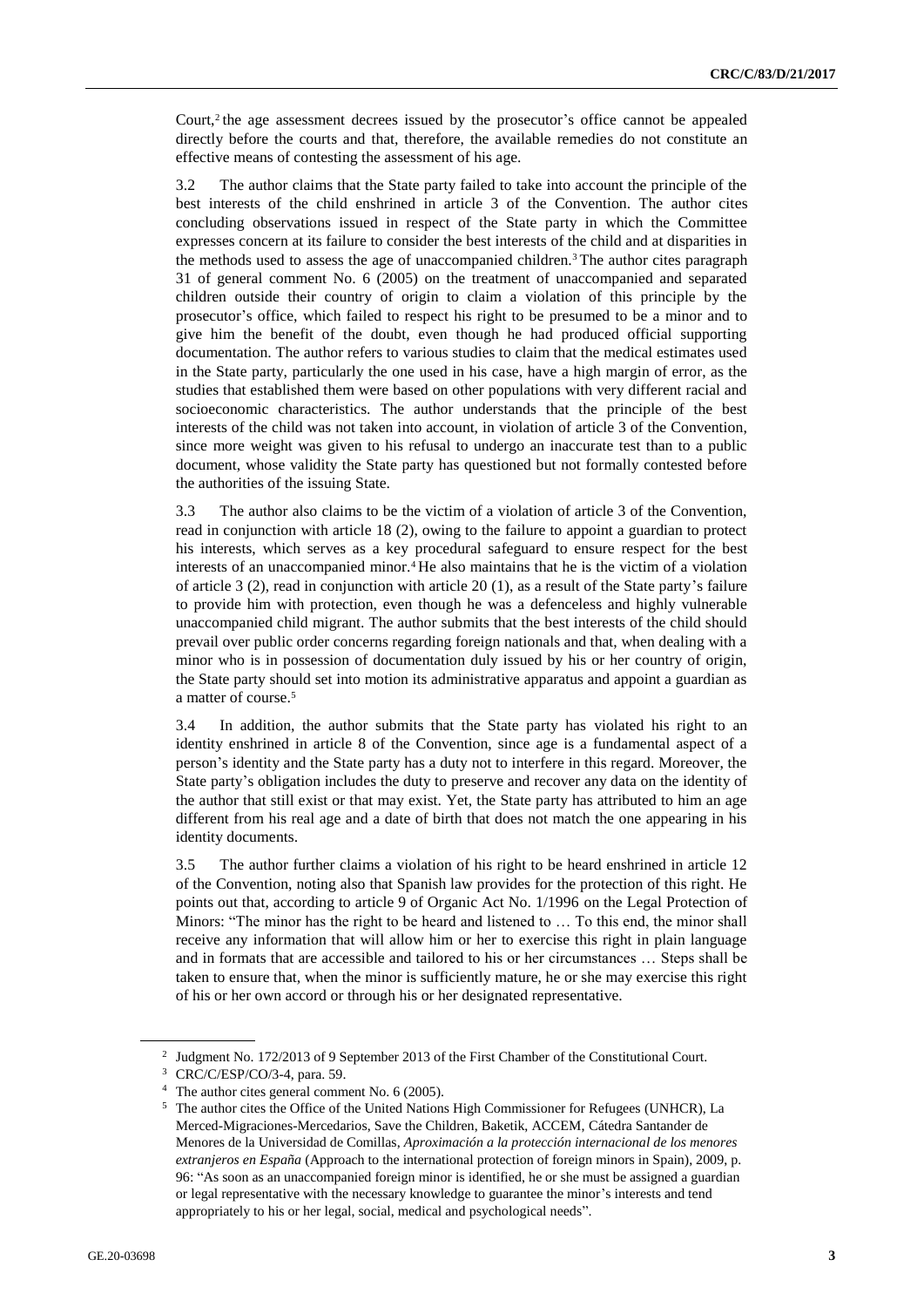3.6 The author also claims a violation of article 20 of the Convention on account of the situation of defencelessness and social exclusion in which he was left as a consequence of the decisions and actions of the State party. The author claims that he was denied protection by the State party when it considered him to be an adult without any conclusive evidence, and cites general comment No. 6 (2005), according to which this right must be interpreted on the basis of the child's circumstances, age and ethnic, cultural and linguistic background.

3.7 Moreover, the author claims to be the victim of a violation of his rights under articles 27 and 29 of the Convention, as his proper all-round development has been impeded. The author understands that not having a guardian to guide him has prevented him from developing in an age-appropriate manner.<sup>6</sup>

3.8 The author proposes the following potential solutions: (a) that the State party recognize his right to be presumed to be a minor on the basis of his birth certificate, which he is using to obtain a passport; (b) that the State party recognize that his refusal to undergo age tests alone is not sufficient to determine that he is an adult; (c) that both the prosecutor's office and the child protection authorities give immediate effect to the judgment issued by Almería Court of Investigation No. 6 ordering that the author be placed in the child protection system; (d) that the possibility of appealing age assessment decrees directly before the courts be recognized; (e) that his right to be heard through a person or institution specializing in children's rights be recognized; and (e) that all his rights as a minor be recognized, including his right to State protection, to be assigned a legal representative, to receive an education and to be granted a residence and work permit to allow him to fully develop as a person and be integrated into society.

#### **State party's observations on admissibility**

#### *Account of the facts*

4.1 In its observations of 9 August 2017 on the admissibility of the communication, the State party points out that the author's account of the facts is biased and inaccurate. The State party submits that the only photographs of the author that it accepts as valid are the official photographs taken at the time of his rescue and submitted to the courts, and therefore expressly contests the photographs supplied by the author himself.<sup>7</sup>

4.2 The State party explains that, after he was detained at Almería police station for identification purposes, the author was informed of his rights in a clear and comprehensible manner in the presence of an interpreter.<sup>8</sup> During the identification process, the author, who was not in possession of any documentation, voluntarily stated that his name was A.D., that he was born on 1 January 2000 in the Gambia and that he was the son of Stoy (his father) and Roukia (his mother). Since he had claimed to be a minor, he was asked to undergo tests to assess his age, for which the author gave his express and informed consent.9The X-ray taken of his left hand showed his estimated bone age to be 18 or 19 years, an age range in which there is no standard deviation.

4.3 On 10 March 2017, based on these medical tests, the Almería provincial prosecutor issued a decree "very provisionally" declaring the author to be an adult. The author was personally notified of the decision to remove him, taken that same day, in the presence of a lawyer, and was informed of his right to appeal the decision before the courts.

4.4 Fundación Raíces, which had begun to represent the author on 30 March, submitted what it claims are his birth registration certificates and requested that he be removed from the holding centre for foreign nationals and placed in the care of the child protection authorities. The State party claims that the certificates submitted: (a) did not include biometric data confirming that they belonged to the author; (b) were not certificates of a

 $6$  The author cites general comment No. 6 (2005), para. 44.

<sup>7</sup> The State party encloses three photos of the author taken on 10 March 2017; the author also encloses a passport photo taken on 12 May 2017.

<sup>&</sup>lt;sup>8</sup> The State party does not provide any documentation to substantiate these facts.

<sup>&</sup>lt;sup>9</sup> The State party enclosed the informed consent form signed by the examining judge, the author, the interpreter and the secretary.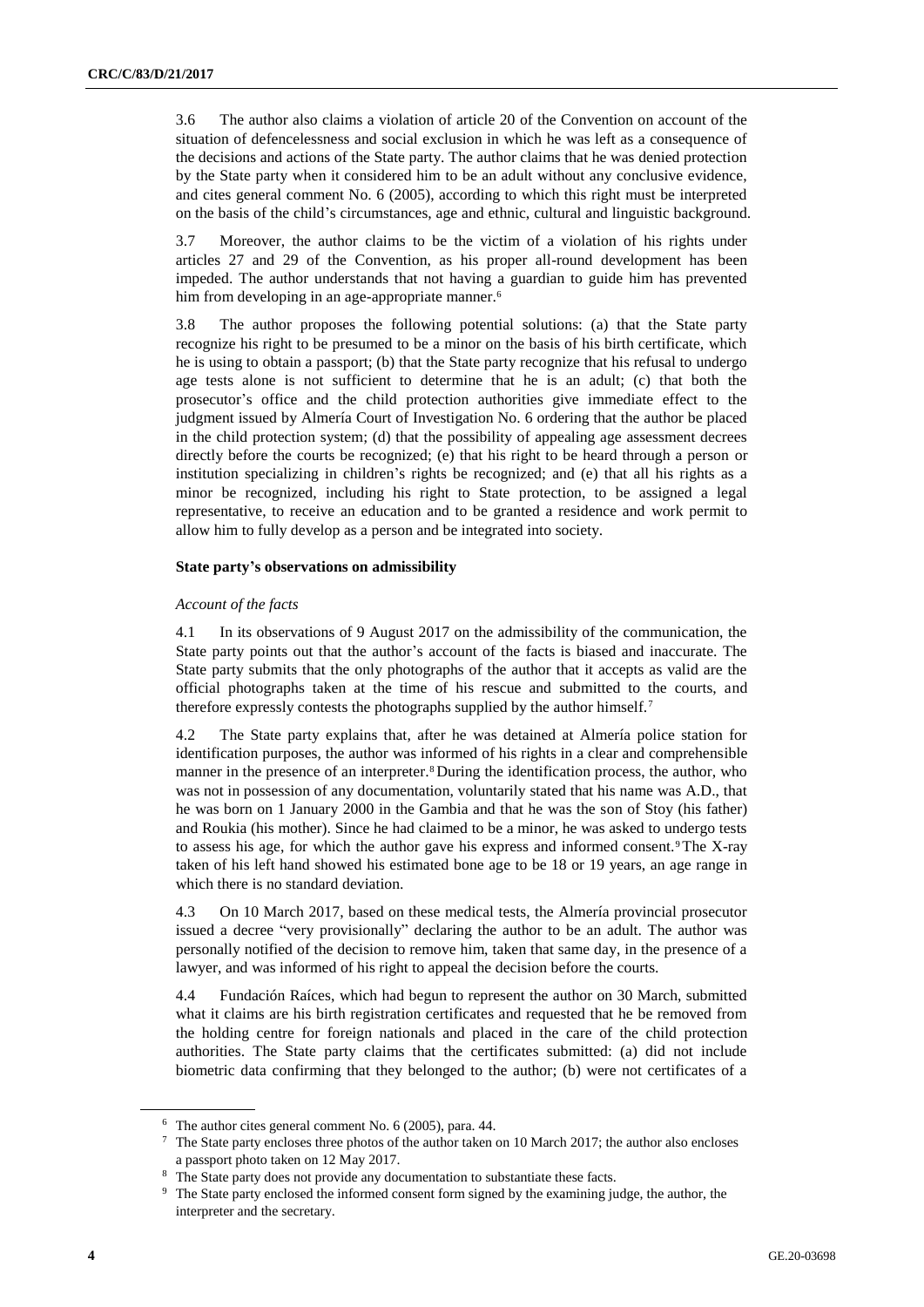past birth registration, but were a record of a statement by the man presumed to be his father, which had not been reviewed and which had been made after the author had entered the State party's territory illegally; and (c) contain data that contradict those provided by the author at the time of his arrest, namely: (i) that the author was born in Mali, not in the Gambia, (ii) that his father's name is Sidy, not Stoy, (iii) that his mother's name is Rokia, not Roukia, and (iv) that his date of birth is 31 April 2000,<sup>10</sup> not 1 January 2000.

4.5 The State party claims that, in view of the uncertainty over whether the author was in fact an adult, the examining judge agreed that, while his correct age was being assessed, the individual should leave the holding centre for foreign nationals and "be placed in the care of the child protection services". On 3 May 2017, the author was interviewed in the initial reception centre for minors in Hortaleza, Madrid, with the help of an interpreter. During the interview, the author was noted to have said that: (a) he was born on 27 April 2000 (during his time in detention, he said that he was born on 1 January 2000 and his birth certificate states that he was born on 31 April  $2000^{11}$ ; (b) he had lied about his nationality (the Gambia) because he knew that this country was at war and that he could not be sent back there; and (c) he had arrived in the territory of the State party after having paid various migrant smuggling rings for passage.

4.6 The State party submits that, in order to determine whether he was an adult, given the doubts raised by the unreliable documentation provided, which contradicts the only objective medical test conducted, the author was once again summoned to the prosecutor's office to give his consent for additional objective age assessment tests (dental X-ray, collarbone ossification test and physical examination by a forensic doctor). The author, assisted by his lawyer, refused to undergo the tests in question. In the light of his refusal to undergo testing and the lack of reliable official identity documents with biometric data, the prosecutor's office issued a decree on 9 May 2017 confirming that the author was an adult. Following the issuance of this decree, the Children's Guardianship Committee of the Autonomous Community of Madrid decided, on 16 May 2017, to remove the author from the initial reception centre for minors in Hortaleza. As the author is an adult at liberty, the State party claims that it does not know his current whereabouts.

#### *Grounds for inadmissibility*

4.7 The State party argues that the communication is inadmissible *ratione personae*, as the author is an adult. The State party submits that the author is an adult because: (a) he did not present official identity documents with verifiable biometric data at the time of his illegal entry into the State party's territory; (b) he had the appearance of an adult, as can be seen from the photographs taken at the time of his arrest; (c) the objective medical test conducted determined not only that the author was 18 years of age but that he might even be 19 years of age; (d) the birth certificate lacks the details necessary to prove that it belongs to the author, as it does not include biometric data and was issued on the basis of a biased statement that was not subject to review and that is dated after the author's illegal entry into the country; (e) the author lied about his nationality and, on several occasions, has referred to his parents by different names and to different dates of birth; and (f) the author has expressly refused to undergo other objective medical tests.

4.8 According to the State party, declaring admissible a communication when there is objective proof that the author is an adult will merely serve to "encourage migrant smuggling rings", whom the author paid, and who "recommend that migrants travel without documentation and then claim to be minors".

4.9 Furthermore, the State party submits that, under article 7 (e) of the Optional Protocol, the communication is inadmissible on the ground of failure to exhaust all available domestic remedies. The author could have: (a) requested the Public Prosecution Service to conduct additional medical tests; (b) requested the civil courts, in accordance with the procedure set out in article 780 of the Civil Proceedings Act, to review the decision denying him a guardian; (c) appealed the removal order before the administrative courts (which the

<sup>&</sup>lt;sup>10</sup> This appears to be a mistake, since his birth certificate says 30 April 2000.

<sup>11</sup> Ibid.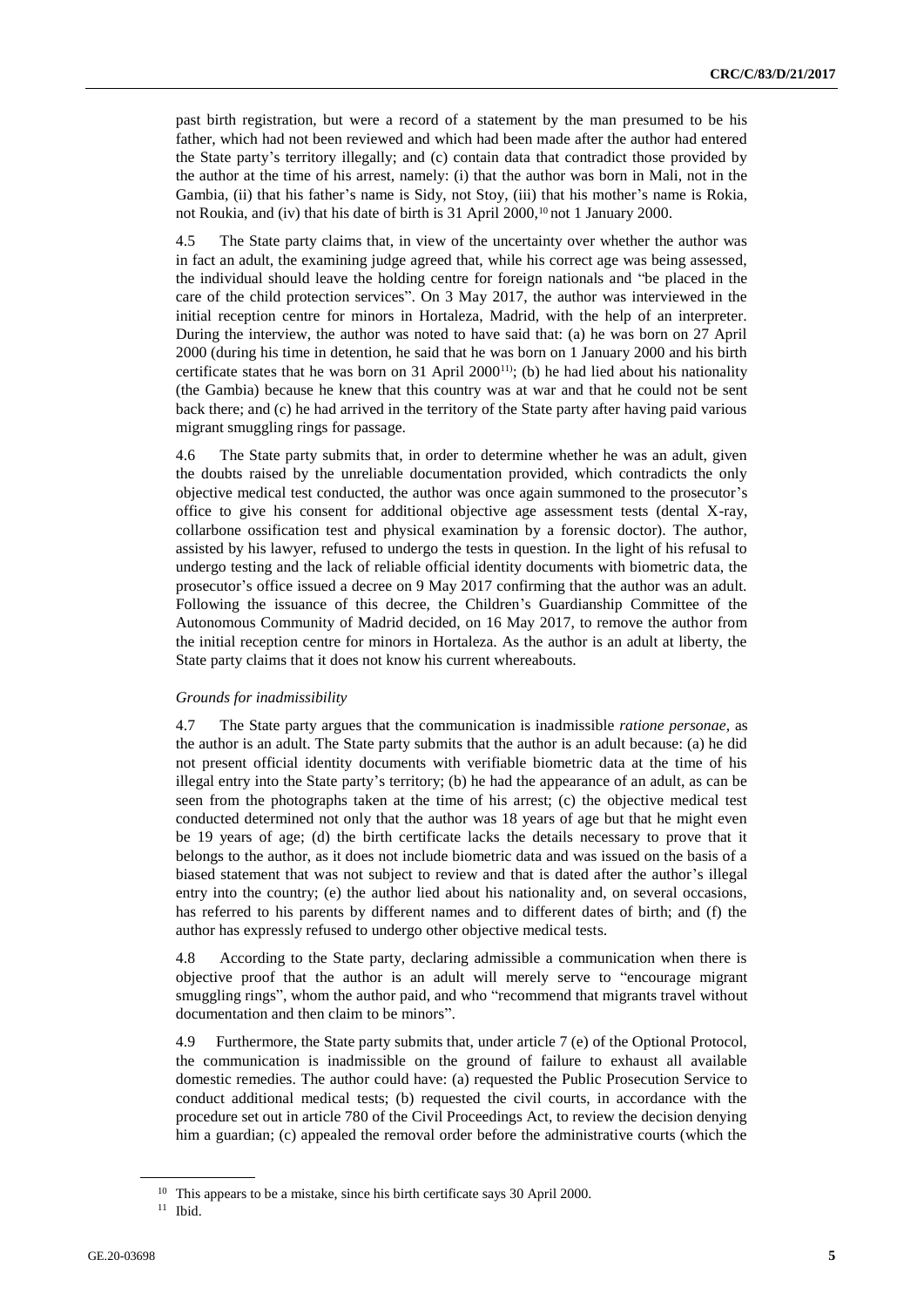author did, although a decision has not yet been taken); and (d) initiated, in accordance with Act No. 15/2015, non-contentious proceedings for age assessment before the civil courts.

#### **Author's comments on the State party's observations on admissibility**

5.1 In his comments of 25 September 2017, the author claims that: (a) he did not lie about the name of his father or mother;<sup>12</sup>(b) he did not give his informed consent for the age assessment test, as he had not been duly informed of the procedure or its effects, nor did he have the assistance of a lawyer; (c) it is not true that a removal order may be appealed before the courts, rather, as the order itself indicates, it is only possible to file an administrative appeal against such orders, which does not suspend their execution; (d) the documents provided could not have included biometric data in any case, as birth certificates never include such data; (e) the judgment of 20 April 2017 issued by Almería Court of Investigation No. 6 at no time makes the cessation of the author's detention contingent upon the review of his assessed age; (f) the author was neither reliably informed about nor given the option of being accompanied by his lawyer to the interview of 3 May 2017 (a violation of procedural safeguards that requires any statement made by the author to be treated as wholly invalid); (g) the author's lawyer was not allowed to take part in the drafting of the record of appearance, which is why he did not sign the document (which was never received by the author or his lawyer); (h) the author spent 26 days at the centre in Hortaleza without a guardian; and (i) the State party fails to mention that the author began the passport application process while in the care of the protection services of the Community of Madrid.

5.2 The author also claims that he said that he was born in the Gambia for fear of being deported, since there is no removal agreement with that country. With regard to the discrepancies relating to his date of birth, he claims that it could have been due to an error made when he was being identified by the police.<sup>13</sup> However, this information cannot be decisive, since the minor did not have the assistance of a lawyer on that occasion and had to provide the information in question at a stressful time.

5.3 With regard to the State party's argument that the communication is inadmissible *ratione materiae*, the author argues, firstly, that the Committee cannot be requested to declare the case inadmissible without having considered its merits, since the assessment of the author's age is precisely the substantive issue in this communication.

5.4 Secondly, the author argues that he cannot be considered an adult, as (a) the fact that he was not carrying official documents with biometric data when he entered the country cannot, under any circumstances, be interpreted as proof of his being an adult; (b) the subjective assessment of the author's appearance cannot be considered a valid means of contesting his presumed status as a minor; and (c) under no circumstances can the medical test conducted be regarded as an objective test allowing the precise age of the author to be determined. <sup>14</sup> Conversely, the documents submitted by the author (which were never considered to be false) do constitute proof of his status as a minor, since they are official documents duly issued by the Government of Mali and accepted by the examining judge.

 $12$  He always maintained that his father's name was Sidy, as stated in his identity documents, the informed consent form, the removal order and the printout for the holding centre for foreign nationals, submitted by the State party itself. In the appended documents, his father's name consistently appears as Sidy. In two of the documents, the name is handwritten in capital letters (SIDY) and could be mistakenly read as STOY. The discrepancy in the name of the author's mother is insignificant and not attributable to the author, since between the name Rokia in his birth certificate, and the name Roukia in the removal order, the only difference is a "u"; this can be explained by the phonetic similarity between the sounds "o" and "ou" in the French language, which may have been imperceptible to whoever transcribed his mother's name.

<sup>&</sup>lt;sup>13</sup> The author explains that the State party made two errors, firstly, when it said that the author had indicated that he was born on 1 January 2017 (when it would appear that he meant to say 2000) and, secondly, when it said that his birth certificate stated that he was born on 31 April 2000, when it actually says that he was born on 30 April 2000.

<sup>&</sup>lt;sup>14</sup> The author explains, once again, that, according to the most recent scientific literature on the subject, this method of age assessment has such margins of error that it does not allow authoritative conclusions to be drawn.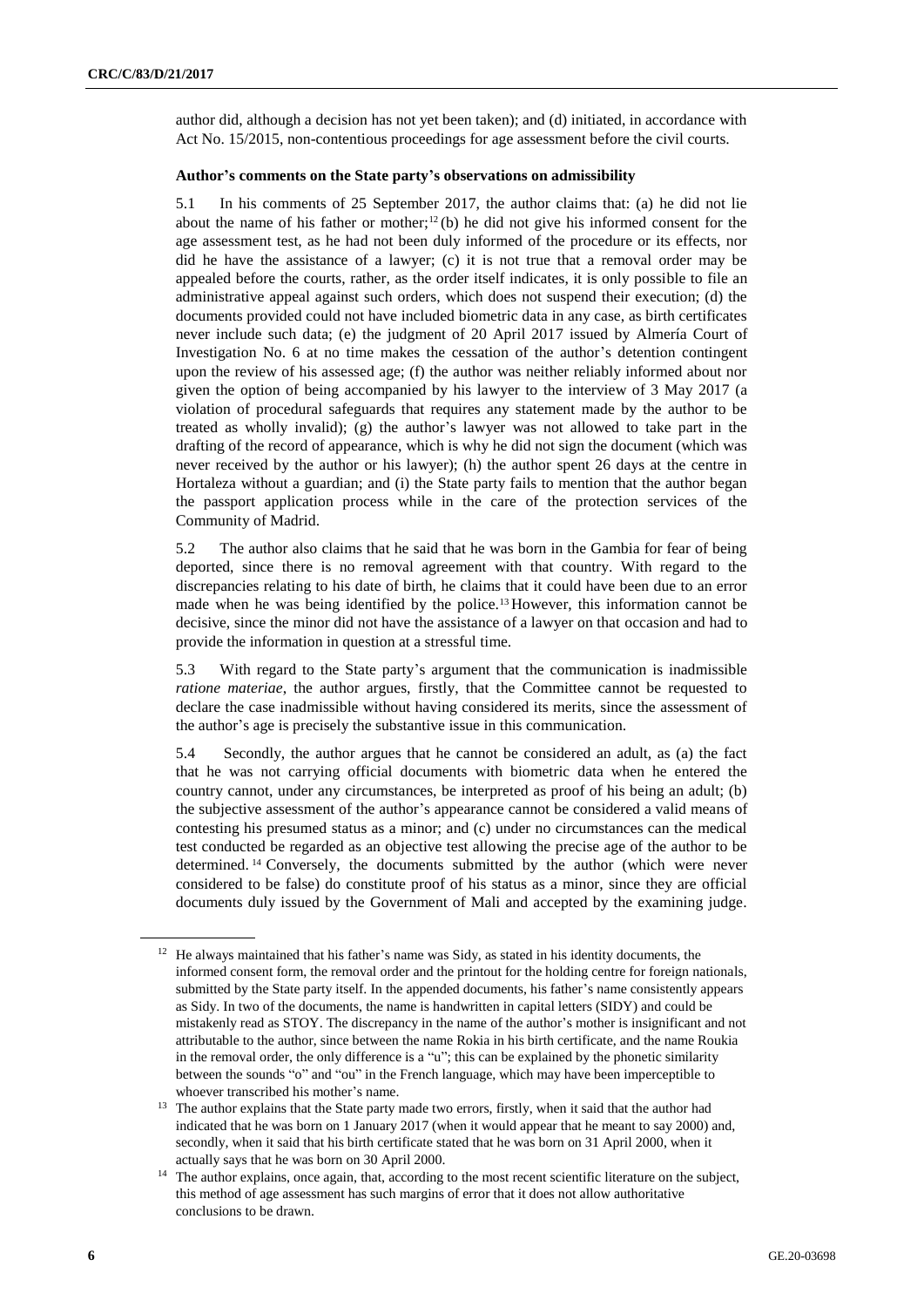Moreover, when the judge issued the judgment in question, he had already assessed all the relevant circumstances, whereas the prosecutor's office disregarded the judge's finding based solely on one additional element: the author's refusal to undergo age assessment tests of questionable accuracy. The author adds that the Supreme Court itself has expressly disallowed the use of medical tests in the specific context of assessing the age of unaccompanied minors.<sup>15</sup> Furthermore, the fact that the author lied about his nationality has no bearing on his age. It is also untrue that the author lied about the names of his parents.

5.5 Thirdly, the author explains that his refusal to undergo very intrusive age assessment tests that yield highly questionable results cannot in any way be interpreted as proof that he is an adult. The author explains that, when he refused to undergo the tests, the State party could have approached the Embassy of Mali to confirm his identity, but that it did not do so. Thus, his presumed status as a minor and the principle of the best interests of the child must prevail over any other considerations, and in case of doubt, as understood by the judge himself, the State must ensure that he is treated as a minor (especially when official documentation confirming his age was provided). The State party's actions point to an age assessment procedure bereft of safeguards in which the burden of proof for being treated as a minor has been reversed, thus making it impossible for minors to satisfy.

5.6 As for the State party's claim that declaring the communication admissible would only serve to encourage migrant smuggling rings, the author submits that this statement is evidence that, for the State party, controlling migration flows takes precedence over respecting the best interests of the child.

5.7 As for the State party's claim that the communication is inadmissible on the ground of failure to exhaust domestic remedies, the author insists that age assessment decrees cannot be directly appealed before the courts, as indicated in the decree issued by the prosecutor's office in the present case. Similarly, all the domestic remedies mentioned by the State party are either ineffective or inaccessible to the author. Firstly, the author stresses that it is impossible for him to submit additional evidence or other forms of proof to the prosecutor's office (such as requesting that checks be made at the Embassy of Mali), since he was prevented from exercising his right to be heard and his right to legal assistance. Secondly, the remedy provided for in article 780 of the Civil Proceedings Act is ineffective for unaccompanied minors because: (a) minors who have not been assisted by a lawyer at previous stages of the administrative process cannot gain access to or pursue the avenues for contesting the assessment of their age that are available to them; and (b) the length of the proceedings and the fact that interim measures are not applied as a matter of course are evidence of the remedy's ineffectiveness. In fact, even though the Supreme Court has upheld the claims of minors who were in situations similar to that of the author, in many cases, such decisions were issued when the appeal had become partially moot and the minor had reached the age of majority.<sup>16</sup> In addition, appeals are processed without interim measures being adopted or with them being adopted ineffectively.<sup>17</sup> In fact, in the author's case, a petition was filed on 12 July in an attempt to prevent the author's guardianship arrangements from being terminated and requesting interim measures to be applied. However, the request for interim measures went unanswered for more than two months, leaving the minor without guardianship. Thirdly, the author submits that the appeal filed against the removal order is not an effective remedy, since he is a defenceless minor living in the streets without a guardian, and that, furthermore, such an appeal would counter only the effects of the expulsion, not those stemming from his situation of defencelessness. Fourthly, the author notes that, although Fundación Raíces has initiated non-contentious

<sup>&</sup>lt;sup>15</sup> According to one of these judgments, "an immigrant whose passport or equivalent identity document indicates that he or she is a minor cannot be considered an undocumented foreign national for the purpose of undergoing additional age assessment tests" especially "when he or she holds a document that has been legally issued by his or her country of origin and whose validity has not been questioned or discredited by a competent body" (STS 320/2015, 22 May). The author explains that, in keeping with the principle of the best interests of the child, it should be understood that a birth certificate is to be considered a valid document confirming his status as a minor.

<sup>16</sup> The author cites a range of case law of the Supreme Court.

<sup>&</sup>lt;sup>17</sup> The author cites cases in which interim measures were not applied, even though the petition was later granted, and a case in which interim measures were applied one year after they had been requested.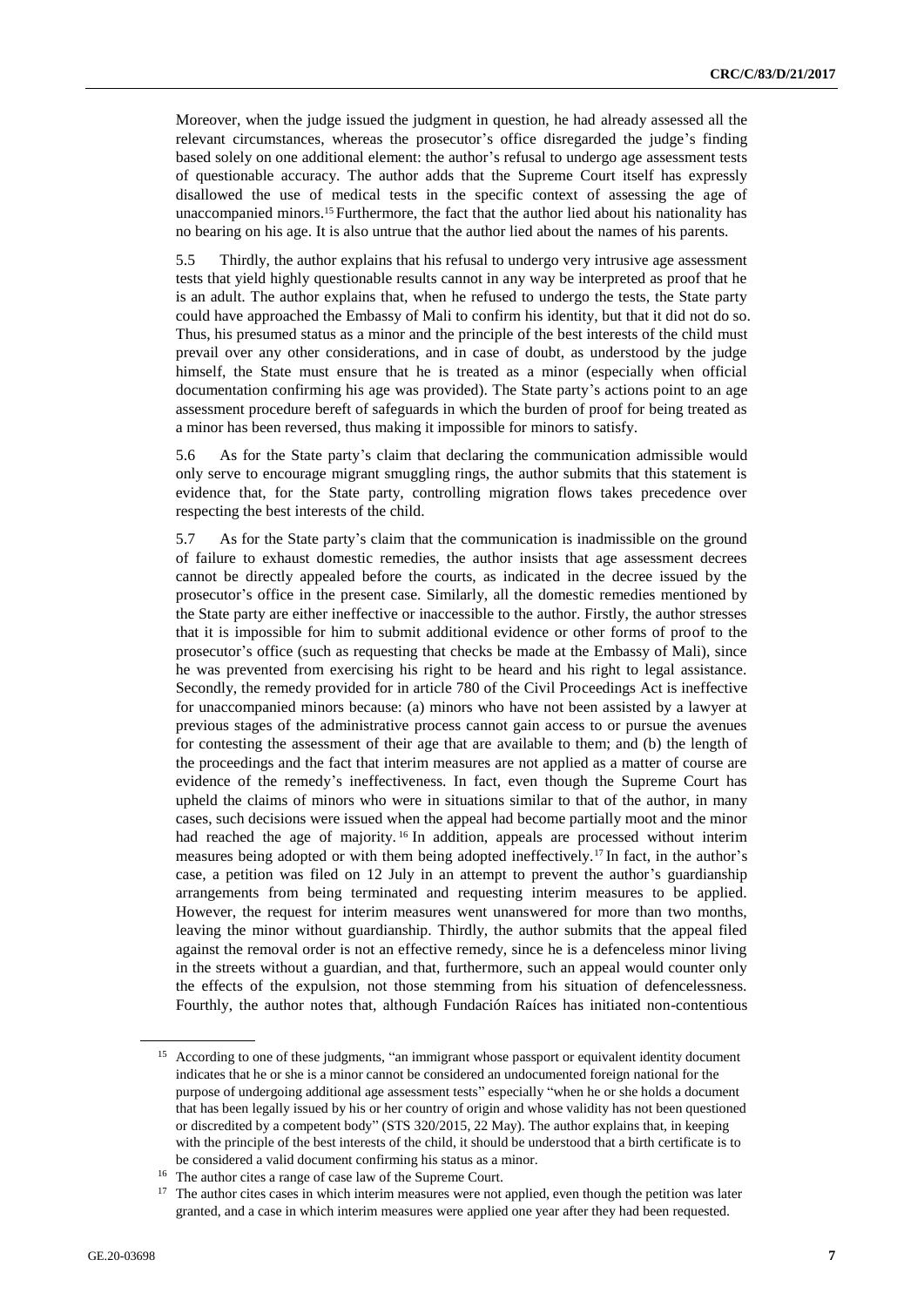proceedings for age assessment before the civil courts in other cases, its requests were rejected on the ground that it had not pursued the appropriate avenue of redress.

5.8 Lastly, the author explains that, since his documentation has not been contested in court, it is valid for all purposes for the rest of the Spanish public authorities, which consider him to be a minor. Therefore, if the author needs to undergo medical treatment, apply for asylum or register with the authorities, he cannot do so because he needs the authorization of a guardian who has not yet been assigned.

#### **State party's observations on the merits**

6.1 In its observations of 12 December 2017, the State party submits that the principle of the best interests of the child enshrined in article 3 of the Convention has not been violated since the author is an adult. The State party noted that persons should be presumed to be minors only "when there is doubt" as to their age, not when it is obvious that they are adults. According to the State party, "in the present case, where a person with no documentation whatsoever appears to be an adult, the authorities can legally consider him or her an adult without conducting any tests". The State party argues that considering an adult to be a minor in the absence of reliable evidence and based solely on the word of the person concerned would seriously endanger minors placed in reception centres (who could suffer abuse or ill-treatment at their hands), which would, in fact, constitute a violation of the principle of the best interests of the child.

6.2 The State party further submits that there was no violation of the principle of the best interests of the child in relation to articles 18 (2) and 20 (1) of the Convention, claiming that: (a) the author was tended to by health workers as soon as he set foot on Spanish soil; (b) he was provided with documentation and the services of a lawyer and an interpreter at the expense of the State; (c) the competent judicial authority was immediately notified of his situation to ensure that his rights were respected during the procedures relating to his irregular status; (d) as soon as the author claimed to be a minor, the Public Prosecution Service was notified and provisionally determined him to be an adult. This assessment was later reviewed at the author's request. Therefore, the author cannot be said to have been deprived of legal assistance or left unprotected; and (e) when he submitted his observations on the merits, the author was at liberty and benefiting from a remedy of protection granted by the competent administrative authorities, through which he was guaranteed access to social assistance.

6.3 According to the State party, even if the author was in fact a minor, there was no violation of the right to an identity enshrined in article 8 of the Convention, as "his stated identity was recorded as soon as he entered Spanish territory illegally".

6.4 The State party also maintains that there has been no violation of the right to be heard enshrined in article 12 of the Convention. It submits that the author has always had the opportunity to be heard and to make whatever claims he wishes. He was heard when he was arrested and claimed to be a minor, when he appointed lawyers of his choice and when he chose to refuse to undergo medical tests.

6.5 Lastly, the State party submits that there has been no violation of article 20 of the Convention, as this article "can be invoked solely with regard to minors when their age is not in question. In the present case, this right simply does not apply."

#### **Author's comments on the State party's observations on the merits**

7.1 In his comments of 19 February 2018, the author provided an update on the case, clarifying that, at the time of writing, the State party had still not applied the interim measures requested by the Committee on 7 June 2017, consisting of his transfer to a child protection centre. On 4 September 2017, Madrid Court of First Instance No. 23 ordered the author to appear within 10 days so that it could rule on the interim measures and the petition filed against the administrative decision that had terminated his guardianship arrangements. Since the author's exact whereabouts were unknown due to the State party's failure to apply the interim measures requested, on 16 October 2017, the Court declared the petition inadmissible and closed the case. Lastly, the author is currently in possession of a card for unaccompanied minors, which he needs in order to obtain his identity card and his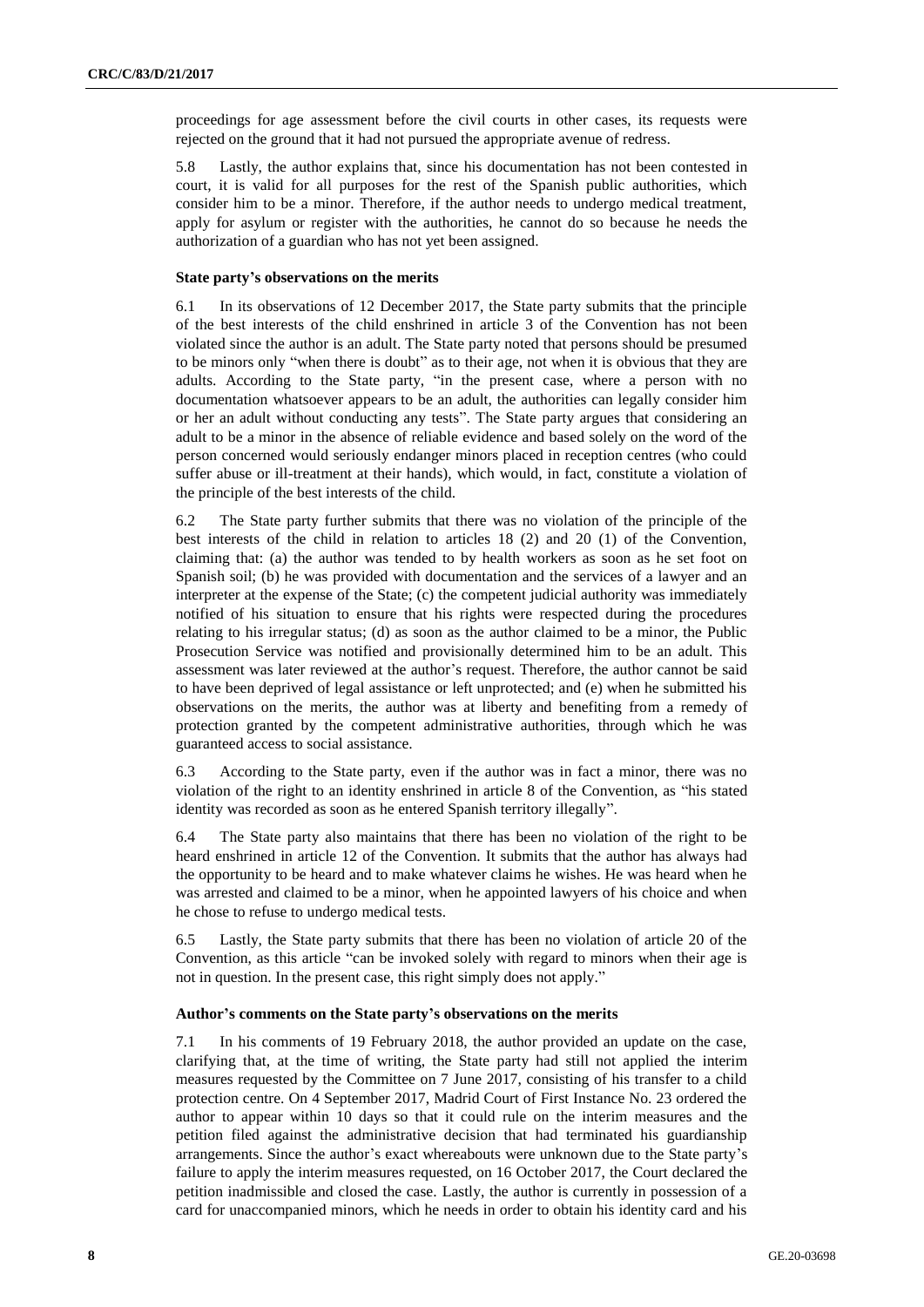passport. This is reliable proof of his identity, as it contains biometric data (a unique identification number, his fingerprints and a photograph).

7.2 As for the merits of the communication, the author submits that several decisions taken by the State party have violated the principle of the best interests of the child, in particular: (a) considering him to be undocumented even though he provided identity documents that served as incontrovertible proof of his age; (b) wishing him to undergo age assessment tests even though he was documented; (c) considering him to be an adult based solely on his refusal to undergo these tests; and (d) removing him from the child protection system. The author recalls that the Committee has expressed concern about the widespread use of this type of test, even in cases where the identity documents in question appear to be genuine, and despite the Supreme Court having issued several decisions on this practice.<sup>18</sup>

7.3 The author submits that it is wrong to say that the Public Prosecution Service acted as a sort of legal representative responsible for protecting his interests, since this gives rise to a clear conflict of interest, as has been identified on several occasions by Spanish case law.<sup>19</sup> As a result, the State party failed to meet its obligation to appoint a guardian or legal representative for the minor. Likewise, the only steps taken to provide the author with care and accommodation were those taken during the short time that he spent in the reception centre for minors in Hortaleza. Moreover, the State party claims that the author is "benefiting from a remedy of protection granted by the administrative authorities, through which he is guaranteed access to social assistance". However, it does not provide any evidence of this and, to the knowledge of Fundación Raíces, which is representing the author, he is in Almería, not enrolled in any social assistance programme and his exact status is unknown.<sup>20</sup>

7.4 The author submits that, with regard to the violation of article 8 of the Convention, the State party has altered important elements of his identity by attributing to him an age and a date of birth that do not match those reflected in his official documentation, which was not officially contested.

7.5 The author states that his right to be heard enshrined in article 12 of the Convention was violated on two occasions. Firstly, during the first age assessment procedure, because he had neither a guardian nor a lawyer and the informed consent form did not indicate what medical tests would be performed, or what the consequences would be if he refused to give his consent.<sup>21</sup> Later, during the second procedure, the author had a preliminary interview in which neither his guardian (who was never appointed) nor his lawyer took part. Then, his lawyer was not allowed to take part in the second interview, even though he found the record of appearance not to reflect what the author had actually said. The author understands that article 12 is linked to article 3 of the Convention insofar as it establishes the procedural framework of the principle of the best interests of the child, which, in the present case, was not respected.

7.6 The author claims a violation of article 6 of the Optional Protocol, as the State party failed to apply the interim measures requested by the Committee.

<sup>&</sup>lt;sup>18</sup> CRC/C/ESP/CO/5-6, para. 44. The author also cited general comment No. 6 (2005), para. 31 (i) and joint general comment No. 4 (2017) of the Committee on the Protection of the Rights of All Migrant Workers and Members of Their Families and No. 23 (2017) of the Committee on the Rights of the Child on State obligations regarding the human rights of children in the context of international migration in countries of origin, transit, destination and return.

<sup>19</sup> STC 183/2008 of 22 December.

<sup>&</sup>lt;sup>20</sup> On 19 July 2018, Fundación Raíces submitted additional information according to which the author was in Roquetas de Mar, Almería, and had expressed his willingness to continue the proceedings before the Committee; it has enclosed the relevant statement.

<sup>&</sup>lt;sup>21</sup> The author cites general comment No. 12 (2009) on the right of the child to be heard, para. 34, according to which, "A child cannot be heard effectively where the environment is intimidating, hostile, insensitive or inappropriate for her or his age".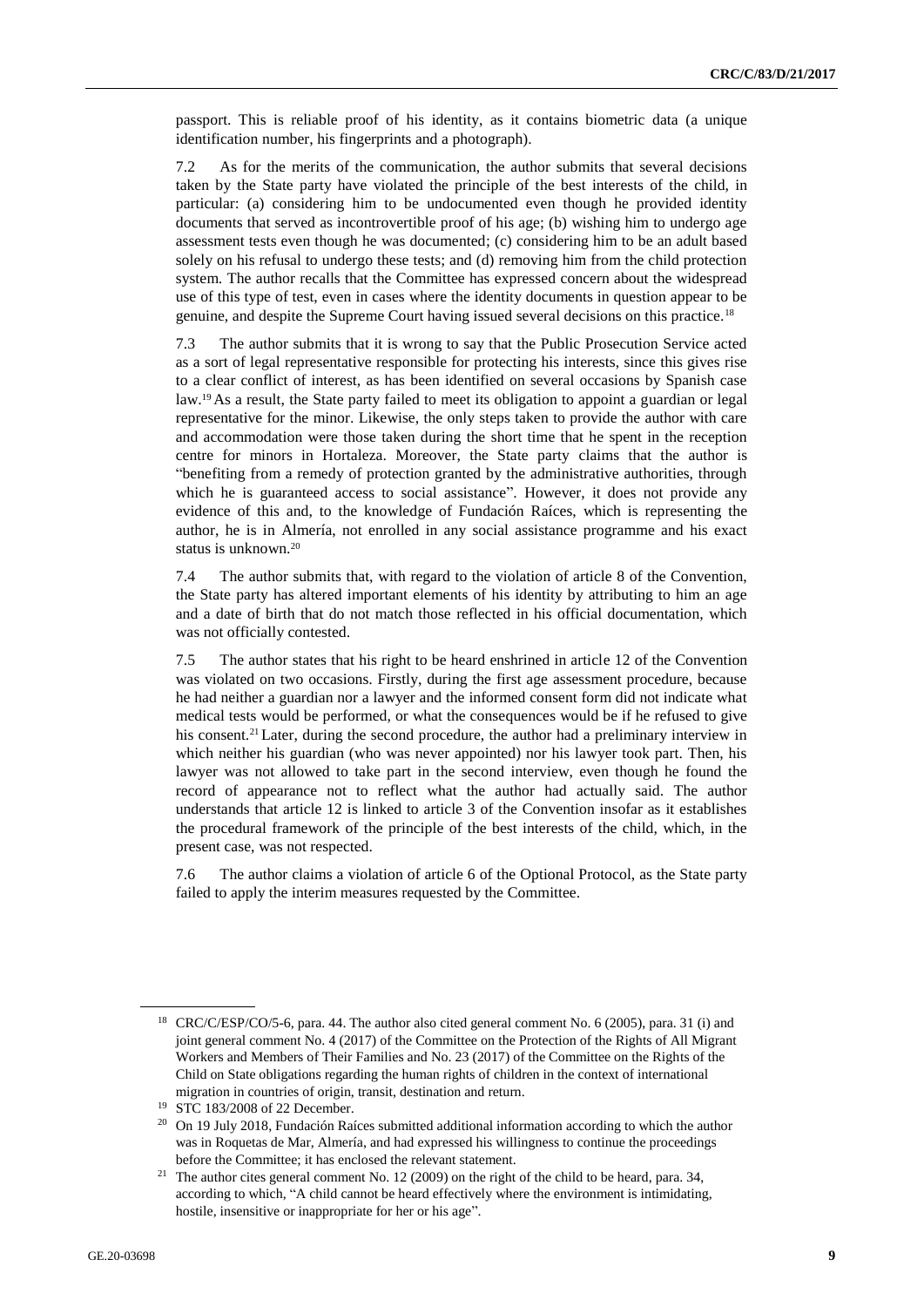### **Third-party submission**<sup>22</sup>

8. On 12 November 2018, the French Ombudsman presented a third-party submission on the issue of age assessment and the author's detention in a centre for adults pending his expulsion.<sup>23</sup> This submission was transmitted to the parties, who were invited to submit comments. Although the parties did not submit comments in relation to the present communication, they did so in relation to the communication concerning *J.A.B. v. Spain*, 24 in which the same third-party submission was presented. In these comments, both parties explained that their comments were applicable to all communications in respect of which the submission in question was presented.

## **Additional submissions by the parties**

#### *Additional information from the author*

9.1 On 31 October 2019, the author submitted additional information stating that, on 14 April 2018, the Consulate of Mali in Madrid had issued him with a consular card confirming, once again, his age and identity. On 20 April 2018, the author filed an ordinary lawsuit against the Public Prosecution Service, requesting it to declare valid all the official documentation that he had submitted (birth certificate, consular identity card and card for unaccompanied minors), to recognize his status as a minor and to place him under the guardianship of the Community of Madrid. The author requested a lawyer to be appointed on his behalf but, given the urgency of the matter, filed the lawsuit without waiting for his lawyer to be assigned; he also requested that protective interim measures be applied. The lawsuit was declared inadmissible by the court on 25 April 2018 because the author had no legal counsel. The author was notified of this decision on 3 May 2018, three days after he had reached the age of majority. The author did not appeal the judgment because, in other similar cases, the courts had terminated the proceedings once the minors in question had reached the age of majority, on the ground that the proceedings had become moot.

9.2 On 17 May 2018, the author received his passport but did not present it to any authority, as he had already reached the age of majority. At the time of submission of the communication, the author claims that he is in an irregular administrative situation and that the police could issue an expulsion order against him at any time.

#### *State party's observations on the additional information from the author*

9.3 On 19 November 2019, the State party submitted its observations on the additional information provided by the author. The State party claims that the author failed in his duty of loyalty by not informing the Committee that he had received his passport and that he had reached the age of majority on 30 April 2018, as this would have abruptly rendered the communication moot. The State party adds that the author's allegations are illogical, as it was precisely because the judge recognized the author's status as a minor that he decided that the latter lacked the capacity necessary to file the lawsuit in question and that he ought to have had legal counsel. Thus, the judicial authorities recognized the validity of the documentation and the author's status as a minor.

9.4 The State party requests the Committee to discontinue the communication, since (a) the judicial authorities recognized the validity of the passport presented by the author; (b) the author did not inform the Committee that he had reached the age of majority; and (c) the communication has become moot because the author has reached the age of majority.

<sup>&</sup>lt;sup>22</sup> This submission concerns communications Nos.  $17/2017$ ,  $21/2017$  and  $27/2017$ , which have been registered by the Committee.

<sup>23</sup> A summary of the French Ombudsman's submission can be found in *N.B.F. v. Spain* (CRC/C/79/D/11/2017), paras. 8.1–8.6. In that communication, the submission was made on 3 May 2018 but does not differ substantially from that made in relation to the communication at hand.

<sup>24</sup> CRC/C/81/D/22/2017, paras. 9 and 10.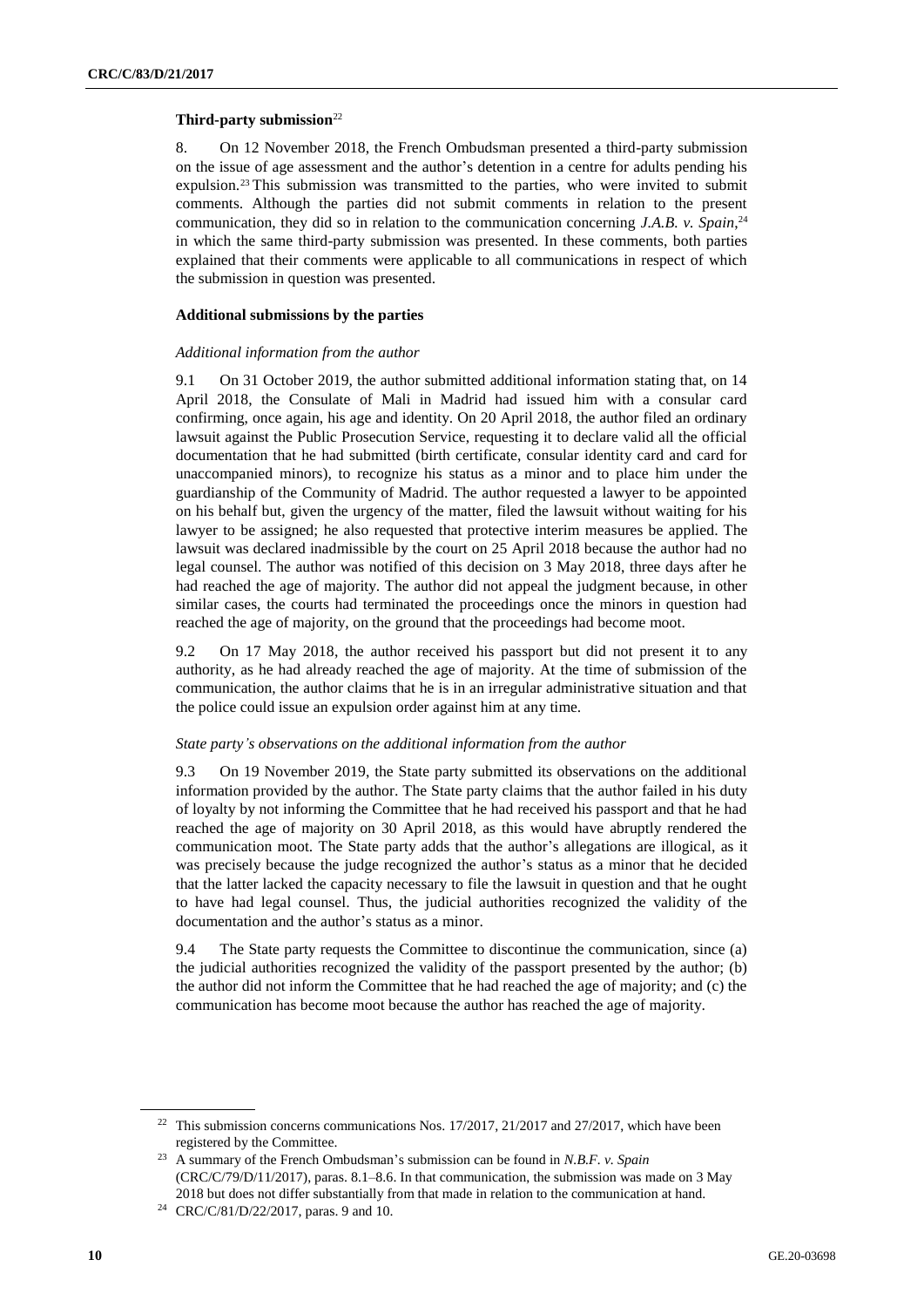#### **Issues and proceedings before the Committee**

#### *Consideration of admissibility*

10.1 Before considering any claim contained in a communication, the Committee must decide, in accordance with rule 20 of its rules of procedure under the Optional Protocol to the Convention on the Rights of the Child on a communications procedure, whether the communication is admissible.

10.2 The Committee takes note of the State party's argument that the communication is inadmissible *ratione personae* because: (a) the author appeared to be an adult; (b) the medical test determined that he was an adult; (c) his birth certificate does not include biometric data and therefore does not confirm that he is a minor; (d) the author lied about his nationality and referred to different dates of birth; and (e) the author has refused to undergo other medical tests. The Committee notes, however, that the author stated that he was a minor when he arrived in Spain, that he submitted a copy of his birth certificate from Mali, which confirmed that he was a minor, to the prosecutor's office and Court of Investigation. The Committee takes note of the State party's argument that, since the birth certificate lacks biometric data, it cannot be checked against the data provided by the author. The Committee recalls that the burden of proof does not rest solely on the author of the communication, especially considering that the author and the State party do not always have equal access to the evidence and that frequently the State party alone has access to the relevant information. In the present case, the Committee takes note of the author's argument that, if the State party had doubts about the validity of his birth certificate, it should have approached the consular authorities of Mali to verify his identity, which it failed to do, especially since the author began the passport application process while he was in the child protection system and submitted supporting documentation. In the light of the foregoing, the Committee considers that article 7 (c) of the Optional Protocol does not constitute an obstacle to the admissibility of the communication.

10.3 The Committee also takes note of the State party's argument that the author did not exhaust all available domestic remedies, as he could have: (a) requested the Public Prosecution Service to conduct additional medical tests; (b) requested the civil judge to review the judgment denying him a guardian, in accordance with the procedure set out in article 780 of the Civil Proceedings Act; (c) appealed the removal order issued against him before the administrative courts; and (d) initiated, in accordance with Act No. 15/2015, non-contentious proceedings for age assessment before the civil courts. In turn, the Committee takes note of the author's arguments that the domestic remedies mentioned by the State party are either unavailable or ineffective. The Committee considers that, in the context of the author's imminent expulsion from Spanish territory, any remedies that are excessively prolonged or do not suspend the execution of the existing deportation order cannot be considered effective.25The Committee notes that the State party has not specified whether the remedies mentioned would suspend the author's deportation. Accordingly, the Committee finds that article 7 (e) of the Optional Protocol does not constitute an obstacle to the admissibility of the communication.

The Committee takes note of the State party's argument that the communication should be discontinued because the author's status as a minor was recognized by means of his passport and that, as he has now reached the age of majority, the communication should be discontinued as it has become moot. The Committee notes that being a minor is not a precondition for a communication to be decided, or even submitted, insofar as the alleged violations occurred when the author was a minor, as was the case here. Therefore, article 7 (f) of the Optional Protocol does not constitute an obstacle to the admissibility of the communication. Similarly, the Committee considers that the author has not disrupted or abused the process by not having reported immediately that he had reached the age of majority. In fact, he did so 18 years after the date of birth that he has claimed to be his throughout the proceedings before the Committee and so this has no bearing on either the admissibility or the merits of the communication.

<sup>25</sup> *N.B.F. v. Spain*, para. 11.3.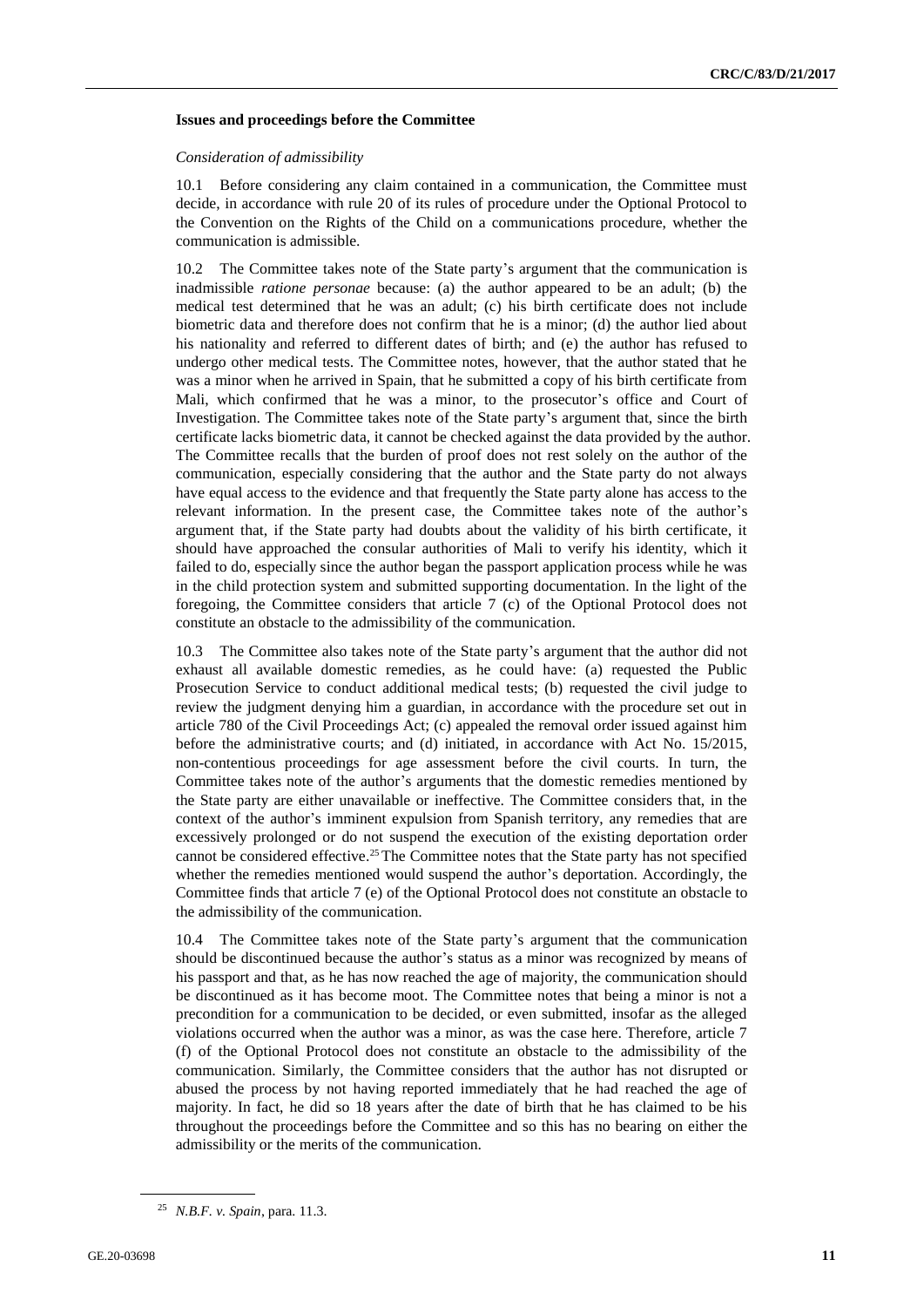10.5 The Committee considers that the author's claims under article 18 (2), 27 and 29 of the Convention have not been sufficiently substantiated for the purposes of admissibility and therefore finds them inadmissible under article 7 (f) of the Optional Protocol.

10.6 The Committee, however, considers that the author has sufficiently substantiated his claims under articles 3, 8, 12 and 20 of the Convention. The Committee therefore considers that this part of the complaint is admissible and proceeds to consider it on the merits.

## *Consideration of the merits*

10.7 The Committee has considered this communication in the light of all the information made available to it by the parties, in accordance with article 10 (1) of the Optional Protocol.

10.8 One of the issues before the Committee is whether, in the circumstances of the present case, the procedure for assessing the age of the author, who stated that he was a minor and later presented a copy of his birth certificate to support his claim, violated his rights under the Convention. In particular, the author has claimed that, because of the type of medical test used to assess his age and the failure to provide him with a guardian or representative, the best interests of the child were not taken into consideration during the age assessment procedure.

10.9 The Committee recalls that the determination of the age of a young person who claims to be a minor is of fundamental importance, as the outcome determines whether that person will be entitled to or excluded from national protection as a child. Similarly, and this point is of vital importance to the Committee, the enjoyment of the rights contained in the Convention flows from that determination. It is therefore imperative that there be due process to determine a person's age, as well as the opportunity to challenge the outcome through an appeals process. While that process is under way, the person should be given the benefit of the doubt and treated as a child. Accordingly, the Committee considers that the best interests of the child should be a primary consideration throughout the age determination process.<sup>26</sup>

10.10 The Committee also recalls that documents that are available should be considered genuine unless there is proof to the contrary.<sup>27</sup> In the absence of identity documents or other appropriate evidence, "to make an informed estimate of age, States should undertake a comprehensive assessment of the child's physical and psychological development, conducted by specialist paediatricians or other professionals who are skilled in combining different aspects of development. Such assessments should be carried out in a prompt, child-friendly, gender-sensitive and culturally appropriate manner, including interviews of children, and in a language the child understands … The benefit of the doubt should be given to the individual being assessed." 28

10.11 In the present case, the Committee notes that: (a) for the assessment of his age, the author, who arrived in Spanish territory undocumented, underwent medical tests consisting of an X-ray of his wrist, with no additional tests, psychological tests in particular, being administered, and that there is no record of the author having been interviewed as part of the process; (b) as a result of these tests, the hospital in question determined the author's bone age to be between 18 and 19 years, according to the Greulich and Pyle atlas, without taking into account the fact that this study, which does not establish standard deviation margins for that age range, cannot be used to extrapolate reliable data on individuals with the author's characteristics; (c) on the basis of the results of the medical tests, the prosecutor's office issued a decree stating that the author was an adult; (d) upon receiving the author's birth certificate, the competent judge determined him to be a minor and placed him in the care of the child protection services; (e) the prosecutor's office specializing in child protection later summoned the author in order for him to undergo additional medical

<sup>26</sup> Ibid., para. 12.3.

<sup>&</sup>lt;sup>27</sup> Joint general comment No. 4 (2017) of the Committee on the Protection of the Rights of All Migrant Workers and Members of Their Families and No. 23 (2017) of the Committee on the Rights of the Child, para. 4.

<sup>28</sup> *N.B.F. v. Spain*, para. 12.3.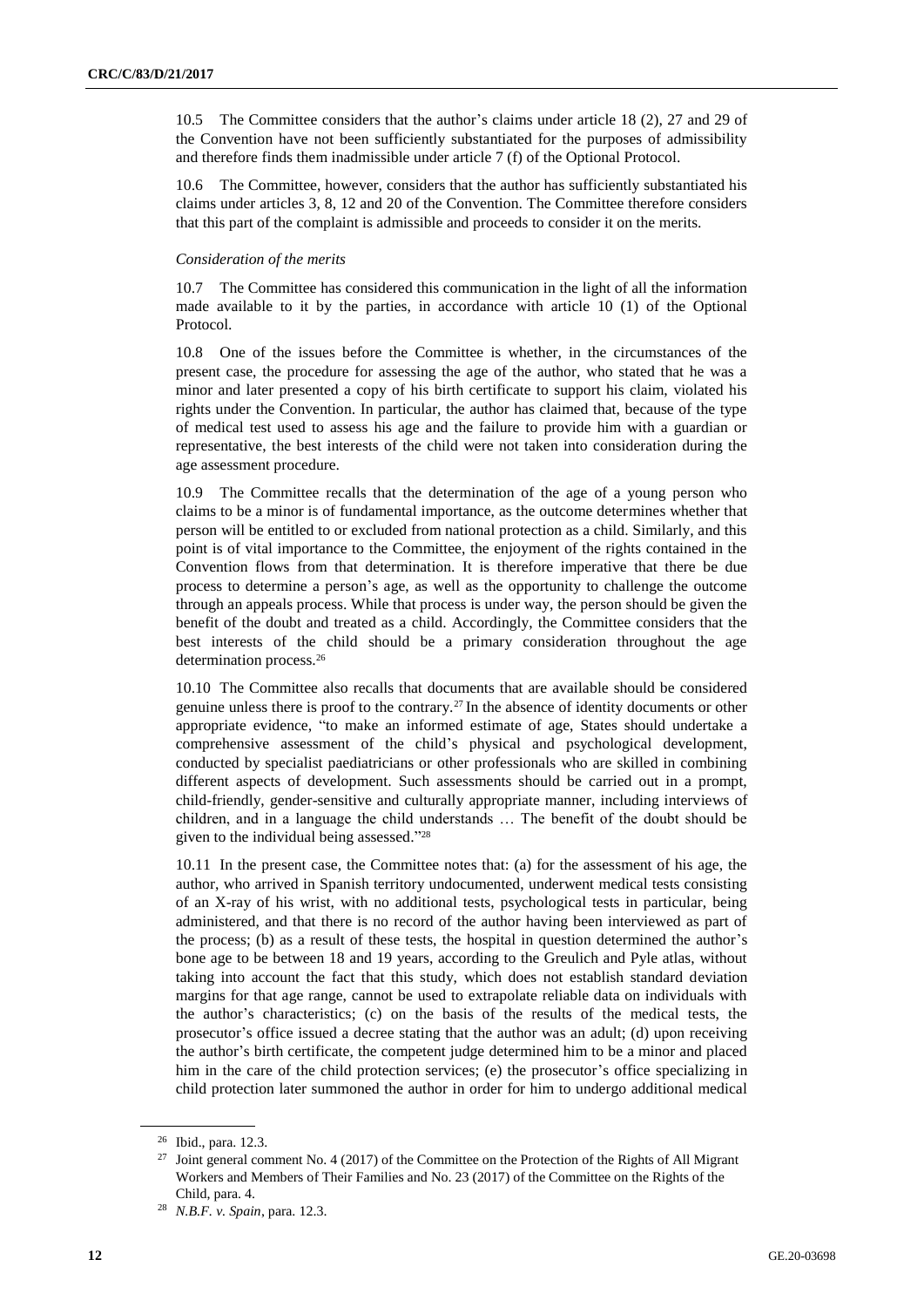tests; (f) based on the author's refusal to undergo them, the prosecutor's office determined that the author was an adult, which led to his removal from the care of the child protection services; and (g) the author was not assisted by a guardian during the age assessment procedure.

10.12 The Committee also takes note of the ample information in the file suggesting that X-ray evidence lacks precision and has a wide margin of error, and is therefore not suitable for use as the sole method for assessing the chronological age of a young person who claims to be a minor and who provides documentation supporting his or her claim.

10.13 The Committee takes note of the State party's conclusion that the author clearly appeared to be an adult. However, the Committee recalls its general comment No. 6 (2005), which states that age assessment should not only take into account the physical appearance of the individual, but also his or her psychological maturity. Moreover, the assessment must be conducted in a scientific, safe, child- and gender-sensitive and fair manner and, in the event of remaining uncertainty, the individual should be accorded the benefit of the doubt such that if there is a possibility that the individual is a child, he or she should be treated as such.<sup>29</sup>

10.14 The Committee also takes note of the author's claims that he was not assigned a guardian or representative to defend his interests as a possible unaccompanied child migrant before or during the age determination process, which led to a decree stating that he was an adult being issued. The Committee recalls that States parties should appoint a qualified legal representative and, if need be, an interpreter, for all young persons claiming to be minors, as soon as possible on arrival and free of charge. The Committee is of the view that to provide a representative for such persons during the age determination process is an essential guarantee of respect for their best interests and their right to be heard,  $30$  given that the role played by the prosecutor's office specializing in child protection is insufficient in this regard. Failure to do so amounts to a violation of articles 3 and 12 of the Convention, as the age assessment procedure is the starting point for its application. The absence of timely representation can result in a substantial injustice.

10.15 The Committee also takes note of the State party's assertion that an unaccompanied minor is to be considered documented if he or she is found to be in possession of a passport or other similar identity document with biometric data confirming his or her age. Not only is this requirement not laid down in the case law of the State party's own Supreme Court (see para. 5.4 above), but it cannot be imposed in opposition to what is stated in an original copy of an official birth certificate issued by a sovereign country, without the document in question being officially contested.

10.16 In the light of the foregoing, the Committee considers that the age assessment procedure undergone by the author, who claimed to be a child, lacked the safeguards necessary to protect his rights under the Convention. In the circumstances of the present case, this is a result of the failure to take into consideration the original copy of the author's official birth certificate issued by a sovereign country, his being declared an adult when he refused to undergo age assessment tests and the failure to appoint a guardian to assist him during the age assessment procedure. Therefore, the Committee considers that the best interests of the child were not a primary consideration in the age assessment procedure undergone by the author, which constitutes a violation of articles 3 and 12 of the Convention.

10.17 The Committee also takes note of the author's claims that the State party violated his rights under article 8 of the Convention insofar as it altered elements of his identity by attributing to him an age that did not match the information in the official document issued by his country of origin. The Committee considers that a child's date of birth forms part of his or her identity and that States parties have an obligation to respect the right of the child to preserve his or her identity without depriving him or her of any elements of it. In the present case, the Committee notes that the State party failed to respect the author's identity by rejecting as evidence his birth certificate, which confirmed that he was a minor, without

<sup>&</sup>lt;sup>29</sup> General comment No. 6 (2005), para. 31 (i).

<sup>30</sup> *A.L. v. Spain* (CRC/C/81/D/16/2017), para. 12.8 and *J.A.B. v. Spain*, para. 13.7.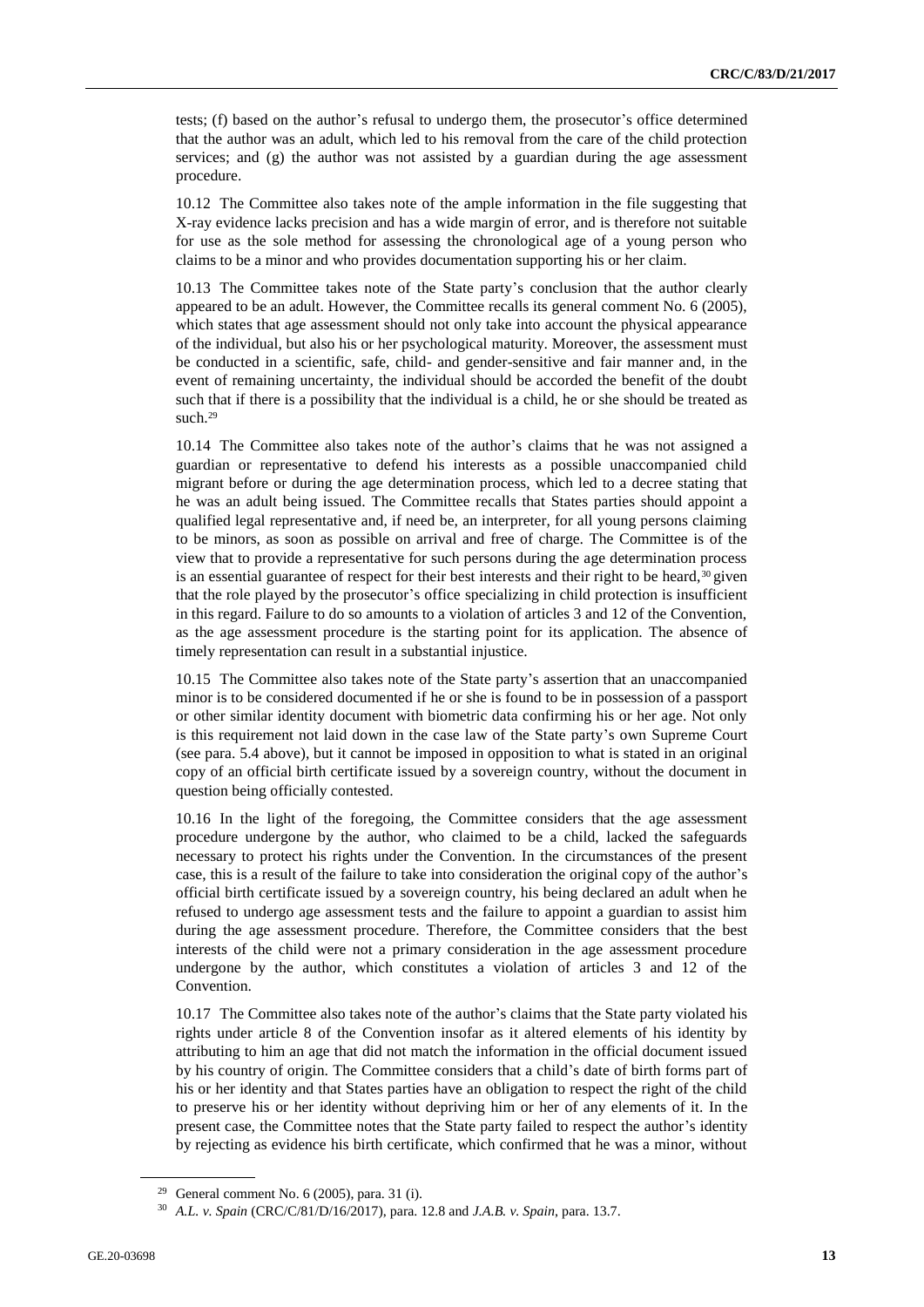so much as assessing its validity or verifying the information that it contained with the authorities of his country of origin. Consequently, the Committee finds that the State party violated article 8 of the Convention.

10.18 The Committee also takes note of the author's claims, unrefuted by the State party, regarding the State's failure to provide him with protection, even though he was a defenceless and highly vulnerable unaccompanied child migrant, and the contradiction inherent in declaring the author to be an adult while, at the same time, requiring him to have a guardian in order to complete administrative formalities, including health-care formalities. The Committee notes that State party failed to provide the author with protection even after he had submitted his birth certificate confirming that he was a child to the Spanish authorities and a judge had ordered that he be placed in the child protection system, based on a decision issued by the prosecutor's office for the simple reason that the author had refused to undergo medical tests, the accuracy of which is highly questionable. The Committee is therefore of the view that this inaction constitutes a violation of article 20 (1) of the Convention.

10.19 Lastly, the Committee takes note of the author's claims concerning the State party's failure to apply the interim measures consisting of his transfer to a child protection centre. The Committee is of the view that, by ratifying the Optional Protocol, States parties take on an international obligation to comply with the interim measures requested under article 6 of the Optional Protocol, which, by preventing irreparable harm while a communication is pending, ensure the effectiveness of the individual communications procedure. <sup>31</sup> In the present case, the Committee takes note of the State party's argument that the author's transfer to a child protection centre could have posed a serious risk to the children in those centres. However, the Committee notes that this argument is based on the premise that the author is an adult. The Committee considers that the greater risk would be to send someone who may be a child to a centre reserved for individuals recognized as adults. Consequently, the Committee considers that the failure to apply the requested interim measures in itself constitutes a violation of article 6 of the Optional Protocol.

10.20 The Committee on the Rights of the Child, acting under article 10 (5) of the Optional Protocol to the Convention on the Rights of the Child on a communications procedure, is of the view that the facts before it disclose a violation of articles 3, 8, 12 and 20 (1) of the Convention, and of article 6 of the Optional Protocol.

11. The State party should therefore provide the author with effective reparation for the violations in question, including by providing him with the opportunity to regularize his administrative status in its territory. The State party is also under an obligation to prevent similar violations in the future. In this regard, the Committee recommends that the State party:

(a) Ensure that all procedures for assessing the age of young people claiming to be children are carried out in a manner consistent with the Convention and, in particular, that, in the course of such procedures, (i) the documents submitted by these young people are taken into consideration and, where the documents have been issued or verified by the issuing States or by the embassies thereof, they are accepted as genuine; and that (ii) the young people concerned are assigned a qualified legal representative or other representatives without delay and free of charge, that any private lawyers chosen to represent them are recognized and that all legal and other representatives are allowed to assist them during the age assessment procedure;

(b) Ensure that unaccompanied young people claiming to be under 18 years of age are assigned a competent guardian as soon as possible, even if the age assessment procedure is still pending;

(c) Develop an effective and accessible redress mechanism that allows young unaccompanied migrants claiming to be under 18 years of age to apply for a review of any decrees declaring them to be adults issued by the authorities in cases where the age

<sup>31</sup> *N.B.F. v. Spain*, para. 12.11.